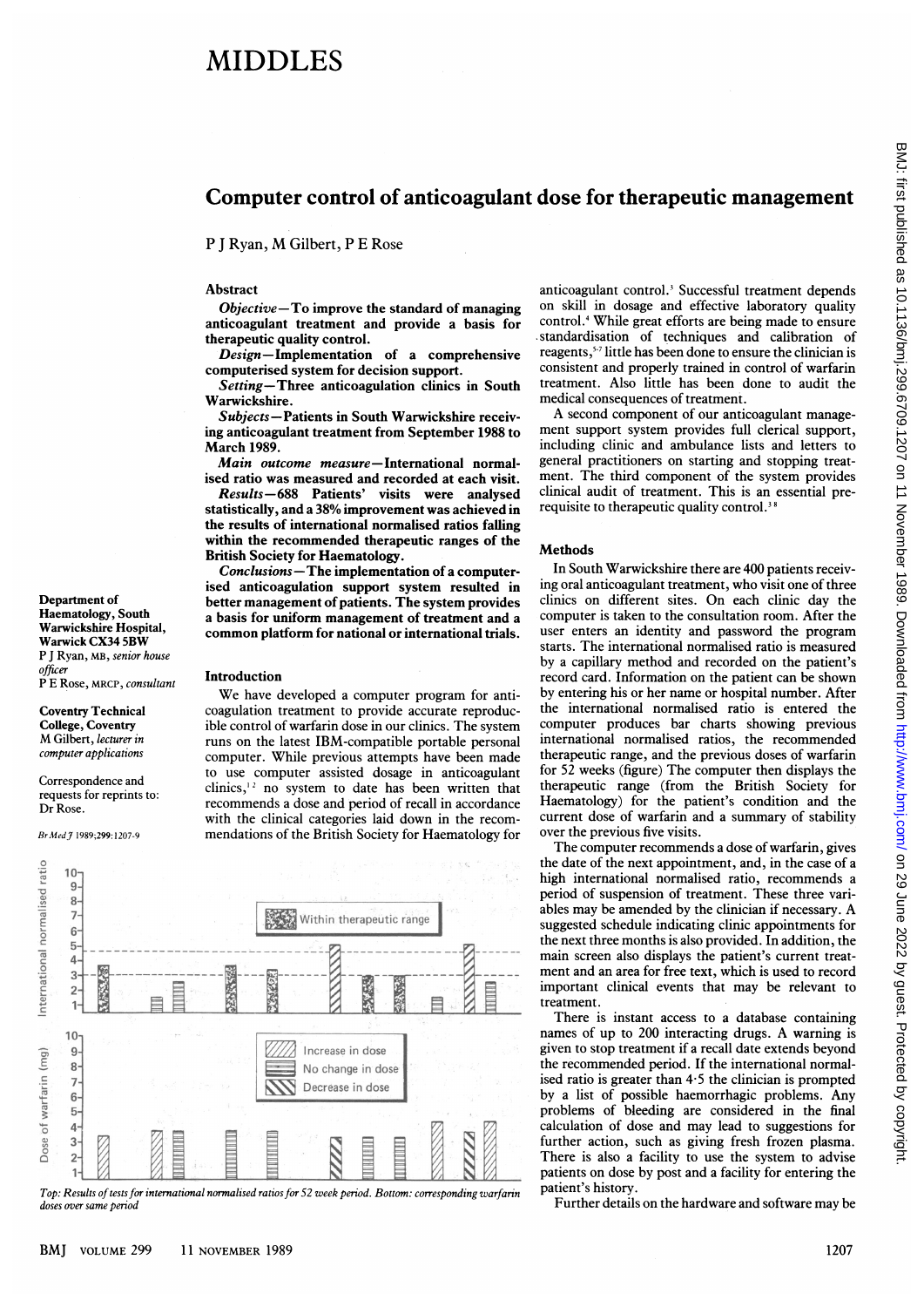| Month of<br>attendance | Mean minus 1 SD | Mean | Mean plus 1 SD |  |
|------------------------|-----------------|------|----------------|--|
| Oct                    | 2.05            | 2.98 | 3.92           |  |
| Nov                    | 2.15            | 3.04 | 3.92           |  |
| Dec                    | 2.18            | 3.15 | 4.12           |  |
| Jan                    | 2.34            | 3.55 | 4.32           |  |
| Feb                    | 2.49            | 3.35 | 4.21           |  |
| Mar                    | 2.60            | 3.46 | 4.33           |  |

TABLE II-Proportion of patients whose international normalised ratio was below, above, or in therapeutic range 3.0 to 4.5 each month since introduction of anticoagulant management support system, 1 October 1988 to 31 March 1989

|                  | Oct        | Nov         | Dec         | lan         | Feb         | Mar        |
|------------------|------------|-------------|-------------|-------------|-------------|------------|
| No(%) below      | 76(42.5)   | $118(47-4)$ | $82(36-0)$  | 76(34.9)    | 75(32.6)    | 62(25.8)   |
| $No(%)$ in range | $81(45-3)$ | 109(43.8)   | $111(48-7)$ | $113(51-8)$ | $128(55-7)$ | 151(62.9)  |
| No(%) above      | $22(12-3)$ | 22(8.8)     | $35(15-4)$  | 29(13.3)    | $27(11-7)$  | $27(11-3)$ |

obtained from PER. The method of calculating recommended dose is shown in the appendix.

#### Results

The international normalised ratios for six months showed a consistent improvement, with results shifting towards the median value of the range. Table <sup>I</sup> shows that for the range  $3.0$  to  $4.5$  the mean international normalised ratio rose from 2-98 to 3-46, the values for plus and minus <sup>1</sup> SD showing <sup>a</sup> parallel rise. Plus and minus <sup>1</sup> SD results in about 15% below range, 70% in range, and 15% above range in a normal Gaussian distribution. Table II shows that the number of patients within the range increased progressively from  $45.5\%$  to  $62.9\%$  over the six months, indicating that the guidelines of the British Society for Haematology were not strictly applied before the introduction of the computer, probably because of concern about giving too much anticoagulant.

Of 688 visits recorded in the first three months of 1989, 83 (12%) international normalised ratios greater than  $4.5$  were seen, and  $33$   $(4.8\%)$  patients had problems with bleeding (table III). Of these 33 patients, only 13 also had an international normalised ratio of greater than 4\*5. All the patients were managed either by a reduction in dose alone or combined with suspensions of warfarin for up to three days. No patients required fresh frozen plasma. Three patients reported gastrointestinal bleeding on five visits and on only one of these visits was the bleeding associated with a raised international normalised ratio of 4.8. Our results suggest that the fear of giving too much anticoagulant may be unfounded as we observed no serious bleeding event.

#### **Discussion**

With an increasing number of patients receiving anticoagulant treatment<sup>3</sup> and more emphasis on quality control the need for computer assisted management is greater than ever. Our results indicate that during the period since introduction of the anticoagulant management support system, our patients' conditions have been better controlled with more consistent prescribing. Thus, the mean international normalised ratios have progressively moved nearer to the midpoint of the therapeutic range—that is,  $3.75$  for the range 3 0 to 4 5. Also, the number of patients within the range increased steadily during this period. This was achieved without an increase in the number of patients receiving too much anticoagulant and without risk of serious complications of bleeding.

As we move nearer to better therapeutic quality control with the standardisation of laboratory methods we need to be equally diligent with clinical management. Previous studies have shown that control of anticoagulation is often far from perfect. Duxbury found that in 100 patients receiving short term anticoagulation for three months only half were adequately controlled for half of the time.<sup>4</sup> Other studies have resulted in 12-85% of patients being adequately controlled, depending on the choice of therapeutic range.<sup>910</sup>

By using the guidelines of the British Society for Haematology information should now be comparable among centres. The system allows all relevant information to be collected without extra effort or inconvenience to patients, clinicians, or clerical staff. Furthermore, we have highlighted the fact that collaboration with referring doctors is necessary to improve advice given to new patients. We have found the system quickly enables junior staff to prescribe consistently with confidence and avoids too frequent recall of patients.

We suggest the following methods to establish the level of treatment: (a) establish a set of guidelines that are medically desirable and technically achievable; (b) establish a method of collecting data on patients' treatment;  $(c)$  monitor treatment against target (therapeutic quality control);  $(d)$  evaluate the results of treatment regarding the medical condition; and  $(c)$  adjust  $(a)$  as appropriate.

The national external quality assessment scheme collected data on managing anticoagulation in the United Kingdom, and subsequently a set of guidelines was produced by the British Society for Haematology.<sup>3</sup> This is the first step of the process as outlined above. The second step is the collection of data on patients' treatment, which our system is well designed to do. Thirdly, there is a need to compare the outcome of treatment with the given standard; without computerised data such a comparison is a laborious task. Information stored could be collected for national and international comparison. Multicentred trials of anticoagulant treatment are limited in their usefulness as there is no standardisation of management and subsequent retrieval of data. This problem was highlighted in the Medical Research Council's studies in the 1960s of anticoagulation treatment after myocardial infarction."1 When enough information has been collected appropriate analysis can be made to redefine the specific ranges if necessary.

#### **Appendix**

The recommended dose is calculated as follows.

If the international normalised ratio > 120% of target (mean of therapeutic range):

$$
Dose = \left(\sqrt[3]{\frac{\text{target} + 20\%}{\text{today's international}}}\right) \times previous dose\n\nonormalised ratio
$$

If the international normalised ratio  $< 80\%$  of target (mean of therapeutic range):

$$
Dose = \left(\sqrt[3]{\frac{\text{target} - 20\%}{\text{today's international}}}\right) \times previous dose\n\nnormalised ratio
$$

The recall period is based as follows:

- $\bullet$  One low result recall in 7/14 days
- One normal result recall in 28 days
- Two normal results recall in 42 days
- Three normal results recall in 56 days
- Four normal results recall in 70 days
- Five normal results recall in 84 days
- One high result recall in 7/14 days (stop treatment 1/2/3 days).

| Problem                          | No of<br>patients       |
|----------------------------------|-------------------------|
| Epistaxis                        | 15                      |
| <b>Excessive bruising</b>        | 7                       |
| <b>Gastrointestinal bleeding</b> | - 5                     |
| Haematuria                       |                         |
| Haemoptysis                      | $\overline{\mathbf{c}}$ |
| Menorrhagia                      |                         |
| Oral mucosal bleeding            |                         |
| Other                            | 4                       |
| Total                            | 33                      |

BMJ: first published as